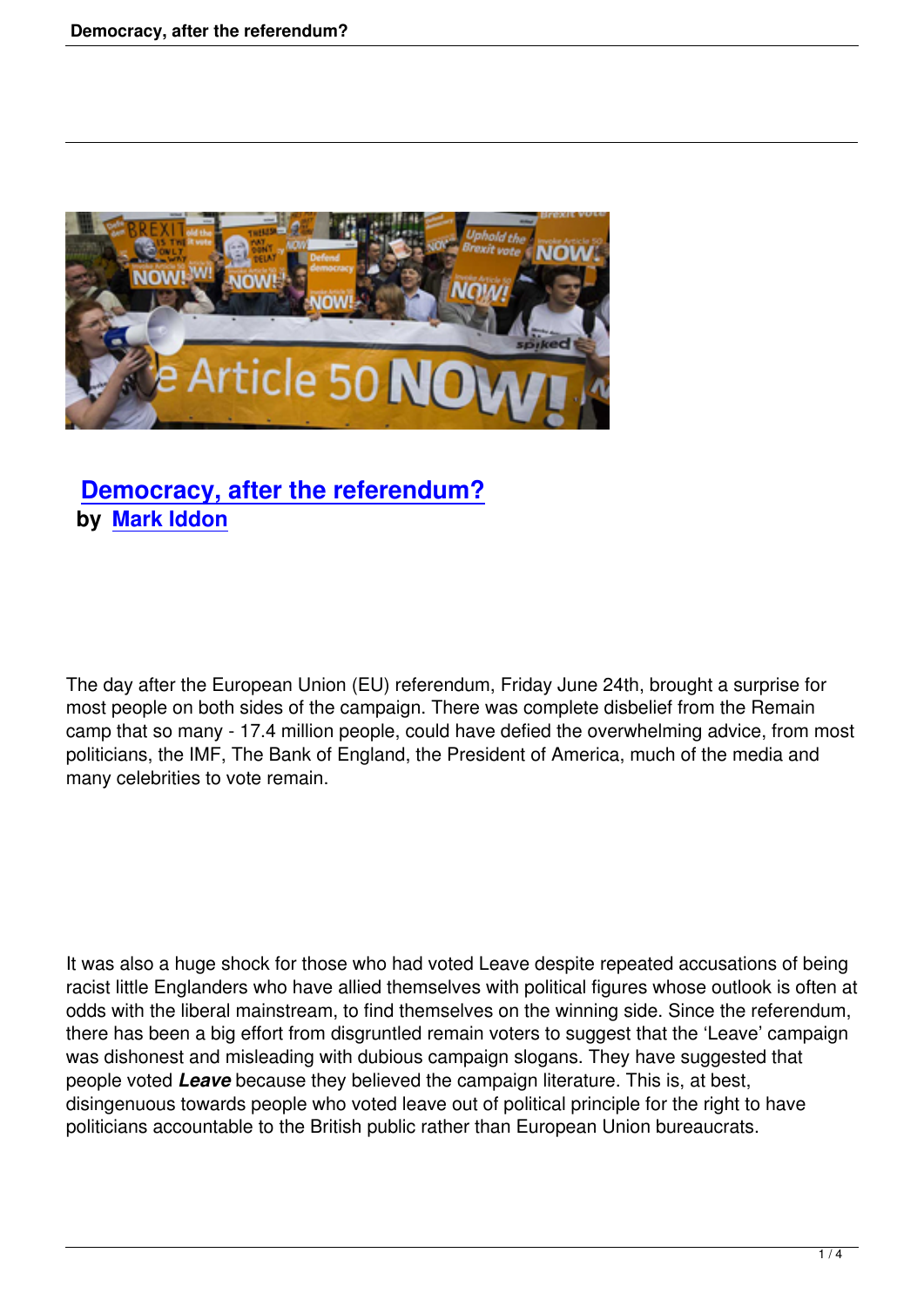In reality it is pretty damned insulting to suggest that the people didn't understand what they were voting for. No doubt there were people who voted because they want tougher immigration controls but the fact remains that people knew what they were doing. The voting process is about which side makes the best and most compelling argument that represents your interests with a reliance on intuition and your own sense of judgment. If your point of view is not the majority view, as mine usually isn't, then it is up to you to make a better and stronger argument in order to convince others. If we uphold the principles of reason and logic, then the strongest arguments will prevail.



Prior to the referendum we had been advised that there would be big financial implications if Britain left the European Union by the Bank of England, the UK Treasury Department and other financial institutions. It was suggested that a move back into recession was an imminent and distinct possibility. Emergency plans were drawn up to make assurances and stabilise the economy. However, two months on and the financial assessments are showing that the economy is better than expected, at least in the service and retail sectors. Some of those who had predicted economic doom are still saying that it is early days - things will take time to work through and that the procedure to bring about the exit process has not yet been implemented by invoking article 50.

There was also concern that a leave vote was evidence of an increase in racial intolerance and that there would be an increase in racial prejudice, incidents and attacks. So much was made of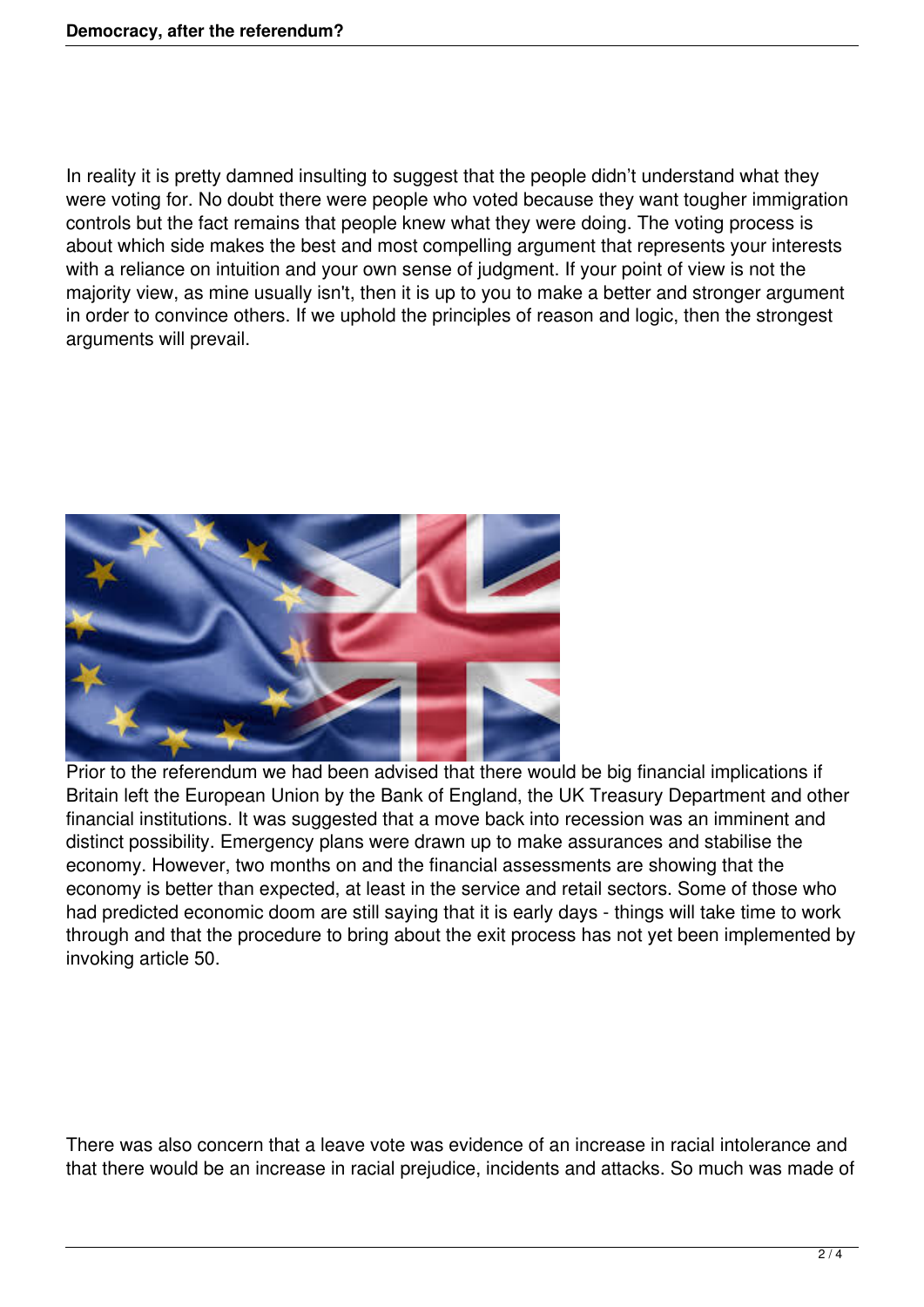this that it is little wonder that many immigrants did become a little fearful of the outcome. It is problematic that to talk up the possibility of this happening could give rise to the expectation, which acts as encouragement to those people who do have an issues with race. It certainly looks like this may have been the case for the lone idiot who killed Jo Cox, the MP for Batley and Spen, a few days before the referendum. This was certainly a tragic and horrific event but it was an isolated incident.

The Institute of Race Relations (IRR) reports that there wre 134 media reported racial incidents in the month following the referendum June 24th – July 23rd. 101 out of these 134 cases reported that 'some level of interpersonal abuse of which around a half refer either specifically to the EU referendum or a related theme'. Despite the statistical increase this figure still would appear to be quite low amongst a population of over 60 million. No doubt many of these may have been unpleasant exchanges but some of these are merely verbal rather than violent attacks causing physical injury. What we appear to be seeing is an increased sensitivity and a broadening of the definition as to what actually constitutes a racial incident.

Of much greater concern, for me, is that the result of the referendum for which the decision was between 'Remain' or 'Leave' the European Union, should be called into question by a considerable group of people including politicians, members of the House of Lords and media personalities calling for either a second referendum or for stalling the procedure with protracted discussions prior to commencing the exit process by triggering Article 50. Indeed the possibility was debated in Parliament today (Monday 5th September).

The irony is that many of the people who say they are concerned about racial equality have no problem in suggesting that democracy is not appropriate because there are so many people who are not clever enough to vote correctly and therefore their vote should not be recognised. T o defer the triggering of Article 50 is to undermine democracy and the possibility of achieving equality of opportunity, freedom and self determination for all citizens. It is imperative for us all